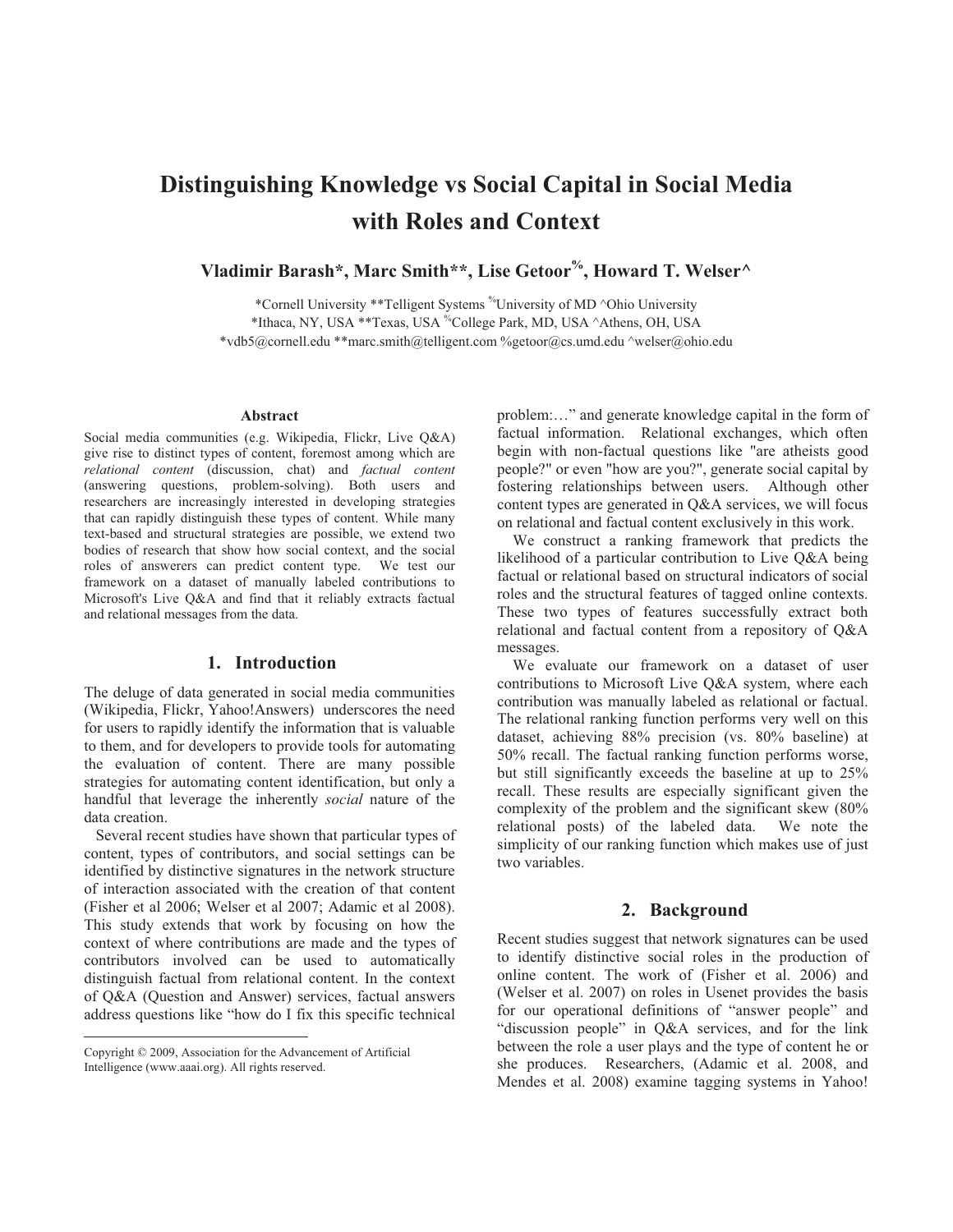Answers and Live Q&A and find that different tags are associated with different levels of social interaction between users. Their findings motivate our use of roles and context to predict content type.

In addition to structural approaches, several recent papers in information retrieval have used textual attributes to automatically distinguish between facts and opinions, for a review (Wiebe et al. 2004). Harper, Moy and Konstan (2009) studied samples from three Q&A services and implemented a variety of content and structural indicators to distinguish between informational and conversational questions. Their work provides an important complement to our current study, and focuses on question content exclusively. We seek to extend the earlier research on the structural attributes of those who provide both questions and answers (Welser et al. 2007).

# **3. Roles and Context**

## **3.1 Roles**

Previous investigations of social media (Fisher et al. 2006; Welser et al. 2007) have discovered that users often follow very distinctive patterns of activity, playing roles in their online community. The identification and cataloguing of these patterns in spaces like Usenet has extracted two roles relevant to this work: the role of the answer person, who provides factual and technical contributions and the role of the discussion person, who provides opinions and chats (relational contributions) with other users. Answer people engage in many threads, but usually post one reply per thread, and their egocentric social networks are very sparse, resembling stars. Discussion people engage in fewer threads than answer people, post many messages per thread, and have very dense egocentric social networks resembling cliques.

In order to perform automatic identification of the roles users play in Q&A services, we extend previous work to define a ranking that indicates how closely a given user matches the activity pattern of a particular role. We make our ranking approach precise by defining a user's "answer person score" *Ans(u)* and "discussion person score" *Dis(u)*. First, we define three quantities for each user:  $NT(u)$ , the number of threads posted to (regardless of whether the post is a question, answer, best answer or comment), *MPT(u)*, the average number of messages posted per thread, and *LND(u)*, the user's local network density. In order to calculate local network density, we construct the social network graph *N=(V,E)* as follows: first, we bin data about all contributions by week. Then, for every week *t*, we construct a directed edge from  $u$  to  $v$  if  $u$  has answered  $v$ 's question or commented on *v'*s answer, provided both *v's*  question/answer and *u's* answer/comment happened in *t.*  We then calculate local network density for a user *u* as follows:

$$
LND(u) = \frac{|(a, b): a \in Nbr(u) \land b \in Nbr(u)|}{k(u) * (k(u) - 1)}
$$
 (Eq.1)

where  $Nbr(u)$  is the set of *u*'s alters, the union of *u*'s inand out-neighbors, and  $k(u)$  | Nbr(u)|. This quantity is a tie ratio similar to the Watts and Strogatz(1998) clustering coefficient. Finally, we average *LND* over all *t* for the same user, ignoring time periods when the user had no alters.

Given these three quantities, we can define the answer and discussion scores of user *u*, *Ans(u)* and *Dis(u),* to match the descriptions of these roles' activity patterns given above.

$$
Ans(u) = \alpha_{ANS} f_1 (NT(u)) - \beta_{ANS} f_2 (MPT(u))
$$

$$
-\gamma_{ANS} f_3 (LND(u)) (Eq.2)
$$

 $\alpha_{ANS}, \beta_{ANS}, \gamma_{ANS}\alpha_{DIS}, \beta_{DIS}, \gamma_{DIS}$  are weighting constants between 0 and 1, and  $f_1, f_2, f_3$  are non-decreasing functions.

$$
Dis(u) = -\alpha_{DIS} f_1 \left( NT(u) \right) + \beta_{DIS} f_2 \left( MPT(u) \right)
$$

$$
+ \gamma_{DIS} f_3 \left( LND(u) \right) \left( Eq. 3 \right)
$$

These two scores impose two rankings on all users. The first ranking corresponds to the likelihood of user *u* contributing factual content and the second ranking corresponds to the likelihood of user *u* contributing relational content.

## **3.2 Context**

From the perspective of roles, every user (or at least the prototypical users) in a Q&A service behaves in a consistent manner, producing content of a particular type regardless of the circumstances. It is, however, more likely that users behave differently in different contexts within a Q&A service. The tagging systems of Q&A services provide just such a context. These systems allow users to assign tags to questions and apply the assigned tags to all answers and comments on their parent question. Previous work on tags in Q&A spaces (Adamic et al. 2008) suggests that different tags induce different relationship patterns, for instance the "Marriage" tag (which has a lot of relational content) induces a dense relationship network, while the "Programming" tag (which has a lot of factual content) induces a sparse relationship network.

This observation leads to a hypothesis about tags and content type. We propose that tags that are characterized by very sparse relationship patterns are much more likely to feature factual content, while tags that are characterized by very dense relationship patterns are much more likely to feature relational content. Our operational definition of the relationship network density of some tag *g* is expressed as a tag density score *TG(g)*, defined as follows: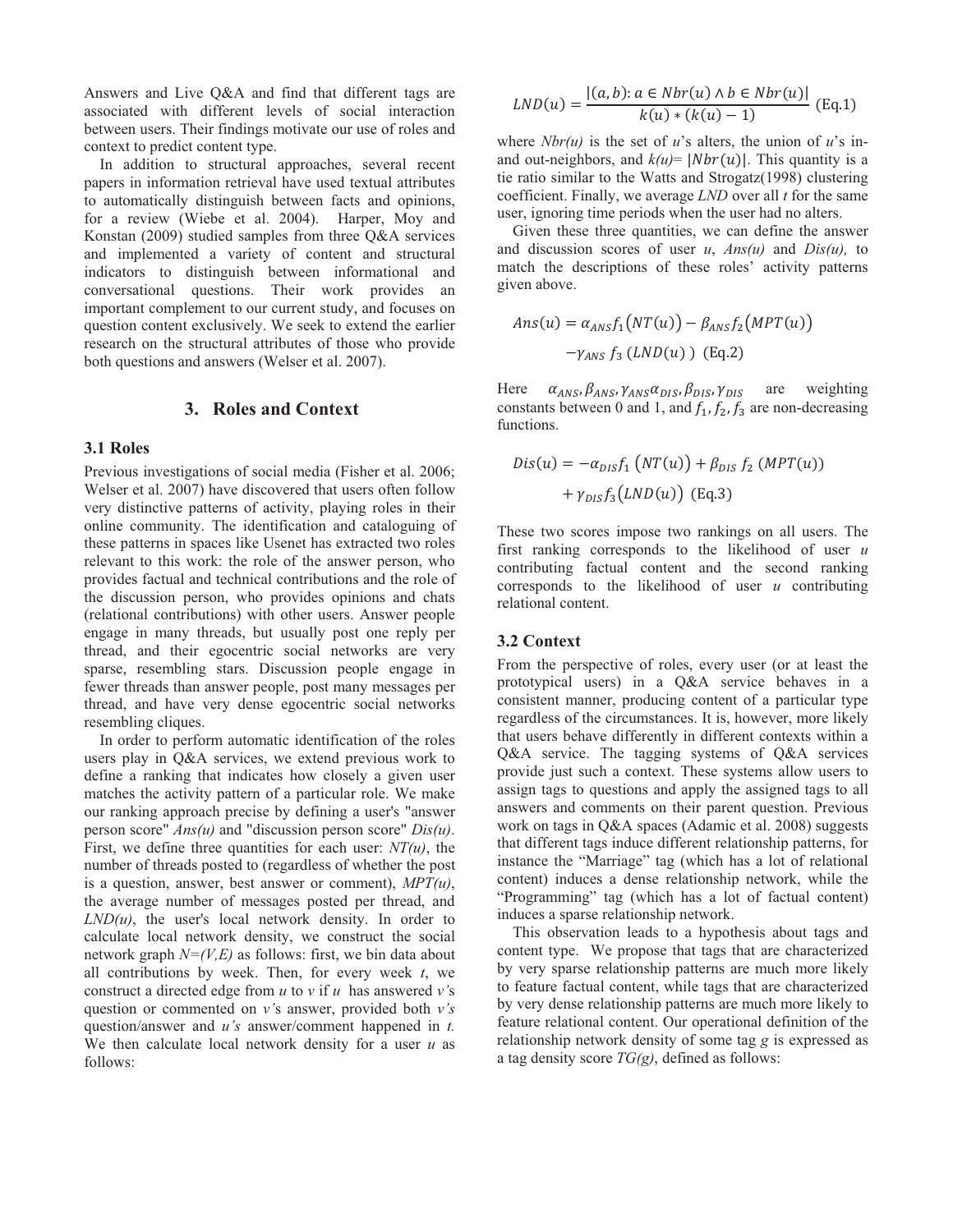$$
TG(g) = \frac{\sum_{u \in V(N(g))} LND_{N(g)}(u)}{|V(N(g))|} \text{ (Eq. 4)}
$$

Here  $N(g)$  is a tag network for  $g$ , generated in the same way as *N,* but restricted only to messages tagged with *g*. Accordingly, *V(N(g))* is the set of vertices of *N(g)* and  $LND_{N(q)}(u)$  is the local network density of a vertex *u* in *N(g)*. As with *LND(u),* we average over all *t,* ignoring periods when the user had no alters.

We can make use of *g* to create contextualized versions of answer and discussion person scores. To do so, we calculate  $NT_a(u)$  and  $MPT_a(u)$  for a user *u* considering only posts (questions, answers, comments) made by *u* that are tagged with g. Then, we calculate  $LND_{N(q)}(u)$  using  $N(g)$ . Finally, we substitute these three quantities in place of *NT*, etc. into equations 2 and 3 above to calculate  $Ans<sub>q</sub>(u)$  and  $Dis<sub>q</sub>(u)$ , the tag-specific answer and discussion person scores of user *u*:

$$
Ans_g(u) = \alpha_{ANSg} f_1 \left( NT_g(u) \right) - \beta_{ANSg} f_2 \left( MPT_g(u) \right)
$$

$$
-\gamma_{ANS_g} f_3 \left( LND_{N(g)}(u) \right) \quad (\text{Eq. 5})
$$

$$
Dis_g(u) = -\alpha_{DIS_g} f_1 \left( NT_g(u) \right) + \beta_{DIS_g} f_2 \left( MPT_g(u) \right)
$$

$$
+\gamma_{DIS_g} f_3 \left( LND_{N(g)}(u) \right) \quad (\text{Eq. 6})
$$

Here  $\alpha_{ANS_{g}}, \beta_{ANS_{g}}, \gamma_{ANS_{g}} \alpha_{DIS_{g}}, \beta_{DIS_{g}}, \gamma_{DIS_{g}}$  are weighting constants between 0 and 1, and  $f_1, f_2, f_3$  are nondecreasing functions.

## **4. Ranking Framework**

Given the role and context scores calculated above, we translate them into a unified framework for predicting the content type of a particular contribution, as follows:

**1.** For any contribution *c,* determine the user *u* who made the contribution and the set of tags *SG* assigned to the contribution.

**2a.** Calculate  $Ans(u)$ ,  $Dis(u)$ ,  $TG(g)$ ,  $Ans_a(u)$ ,  $Dis_a(u)$  for user *u* and all tags  $g \in SG$ .

**2b.** Set: 
$$
TG(SG) = Agg_{g \in SG}(TG(g))
$$
,  $Ans_{SG}(u) =$ 

 $Agg_{g\in SG}(Ans_g(u))$ ,  $Dis_{SG}(u) = Agg_{g\in SG}(Dis_g(u))$ where  $Agg(x)$  is a function from  $\mathbb{R}^{|SG|}$  to  $\mathbb{R}$ . Examples of *Agg(x)* are the average, maximum, and minimum

**3.** Interpolate subsets of these quantities into two ranking scores for *c*,  $R_{Fact}(c)$  and  $R_{Rel}(c)$  as follows:

$$
R_{Fact}(c) = \delta_{FACT} Ans(u) - \epsilon_{FACT} TG(SG)
$$

$$
+ \eta_{FACT} Ans_{SG}(u) \quad (\text{Eq. 7})
$$

functions.

$$
R_{Rel}(c) = \delta_{REL}Dis(u) + \epsilon_{REL}TG(SG)
$$

$$
+ \eta_{REL}Dis_{SG}(u) \quad (\text{Eq. 8})
$$

We can apply these scores to empirical data and present top lists of contributions of each content type.

# **5. Evaluation**

#### **5.1 Data**

The Microsoft Live Q&A system (qna.live.com) is a public question answering community. We studied the database of all messages posted on Live Q&A during a five-month period (September 2007 through January 2008). , The studied sample had roughly 950,000 messages posted by roughly 30,000 users. The total tag count in the sample was around 65,000.

#### **5.2 Results**

In order to evaluate the performance of our ranking functions, we applied them to a labeled dataset of Live Q&A messages. This dataset, reported on by (Welser et al. in progress) consists of almost 6000 messages in Live Q&A hand-labeled by human judges. Each message was labeled as belonging to zero or more of the following categories: Factual, Technical, Advice, Opinion, Support, Joke, Flame. We separated these categories into a factual set, consisting of Factual, Technical and Advice, and a relational set, consisting of Opinion, Support, Joke and Flame. We placed Advice in the factual set, because the latter label indicates the presence of specific instructions for solving a problem, as opposed to general supportive statements (which are labeled Support). We assigned each message in the dataset the label "Factual" if it belonged to at least one category in the factual set and no categories in the relational set, and "Relational" if it belonged to at least one category in the relational set and no categories in the factual set, removing all messages that belong to both or neither category. The resulting dataset showed a heavy class skew (around 80% are labeled "Relational").

For each message *c*, we calculated  $R_{Fact}(c)$  and  $R_{Rel}(c)$ as described above. This process involves setting forms for the functions  $Agg(x)$  and  $f_1, \ldots, f_3$  and values for the 18 constants  $\alpha_{ANS\setminus DIS} \dots \gamma_{ANS\setminus DIS}, \alpha_{ANS_g\setminus DIS_g} \dots \gamma_{ANS_g\setminus DIS_g}$ ,  $\delta_{FACT \setminus REL}$  ...  $\eta_{FACT \setminus REL}$ . We found that a restricted set of these parameters led to drastic improvements in performance over more complex settings. Specifically, we set  $Agg(x)$  to be the "relational-skew" function which selects the maximum  $TG(g)$ ,  $Dis<sub>a</sub>(u)$  and the minimum  $Ans<sub>g</sub>(u)$  for all  $g \in SG$ , which returns the values of all three quantities that most strongly indicate that *c* is a relational contribution. We also imposed the following constraints: